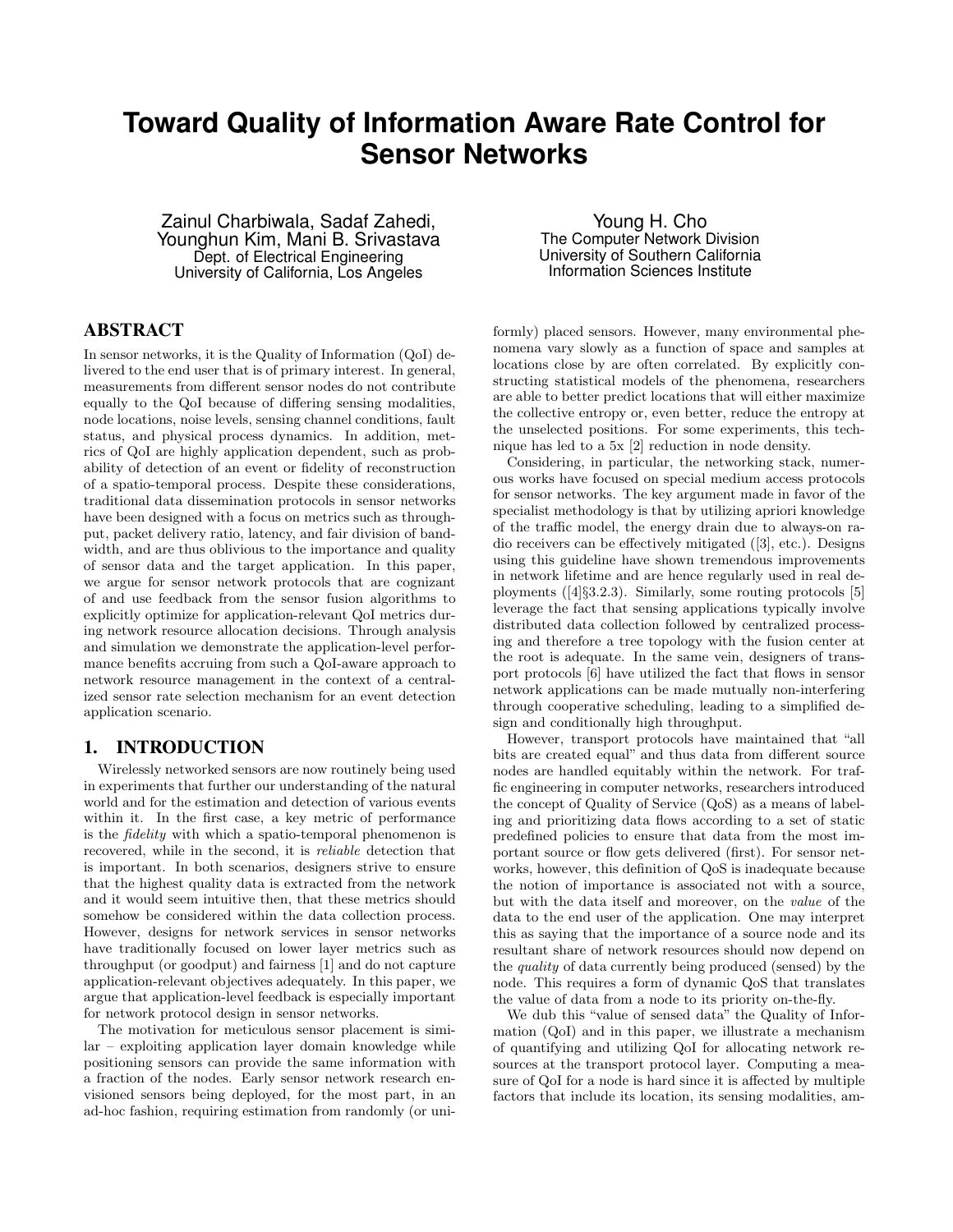bient noise levels, sensing channel conditions, fault status, and physical process dynamics, all of which may vary temporally. Instead, we propose to directly use feedback from the sensor fusion algorithms in an effort to capture these effects holistically on the application itself. Before delving into a case study detailing the use of QoI (§3), we attempt to develop an intuitive appreciation of this concept.

# 1.1 Foveated Sensing

Consider the following example: we wish to track a moving target in a field. The field is instrumented with a set of acoustic sensors [7] for animal tracking, say. To improve tracking accuracy a heuristic could be applied: once a target is detected and is being actively tracked, nodes closer to the target should be able to send more data than ones further away from it. Intuitively, one would expect that nodes closer to the event have access to better quality data and funneling more data from these nodes would improve the accuracy at the fusion center. Conversely, dropping data from distant nodes under congestion would not affect the end result significantly. This scheme is depicted pictorially in Figure 1. In effect, the heuristic dynamically changes the priority of nodes' transmissions based on an estimate of the event location (one could go further to predict direction and preemptively control rates as well). A mechanism akin to this, termed foveated sensing, occurs in the human vision system to focus our attention on the most salient objects in our field of view [8].

In this case, we could imagine that a node's QoI is higher if it closer to a target, but in general QoI would depend on the end goal of the application. Formally, we may define QoI as an application dependent objective function that has a monotonic relationship to the accuracy of the final inference. For example, a good QoI metric for an event detection scenario would be the probability of error  $(P_e)$ , since it is considered a primary performance benchmark for this application. We posit, thus, that adapting our network protocols to make  $P_e$  a first-class citizen would result in more efficient network operation. Practically, however, computing error probability explicitly requires ground truth. Instead, we use confidence measures provided by sensor fusion algorithms as a proxy for QoI feedback. We also show in  $\S 3.1$  how  $P_e$  can be approximately computed for special cases.

Note that by this argument, neither throughput nor fairness are valid QoI metrics. Increased throughput (more data reaching the fusion center) may come at the cost of some nodes being unable to transmit, while fairness may prevent the 'right' nodes from transmitting at higher rates. On the other hand, a QoI aware approach ensures that the best nodes communicate their information, while unimportant ones are curtailed from clogging the network. This conclusion is studied in more detail in §4.



Figure 1: An example of foveated sensing. Sensors (dots) closer to the event (blue star) send out more data (darker shades) than ones further away.

### 1.2 Contributions and Assumptions

The contributions of this work are threefold:

- We introduce a notion of OoI that quantifies the *value* of data sensed at a node by observing feedback from the sensor fusion algorithm.
- We exemplify the employment of this tool to network resource management in the context of a centralized sensor rate selection mechanism for an event detection application scenario.
- We demonstrate the application-level performance benefits accruing from such a QoI-aware approach and evaluate the costs incurred in adding feedback traffic from the sensor fusion algorithm.

We should also clarify that this paper describes early work towards identifying objectives that better capture the intent of the transport protocol designer and is not intended as a blue print for a rate control protocol. Also, in order to form an end-to-end argument, we require to make assumptions that simplify our analysis. In particular, we assume that the wireless medium is centrally scheduled so that there is no channel contention and that the fusion center has complete route information to all nodes in the network.

Before we delve into details of our problem formulation in §3, we describe some work related to our own.

# 2. RELATED WORK

The use of the term QoI is a relatively recent development [9] but much research has been previously conducted for making protocols application-aware under the umbrella of cross-layer design [10, 11]. There have even been works specifically targeted towards sensor networks [12, 13], the main motivation behind which, is improving the lifetime of these extremely energy constrained devices. Our philosophy toward a QoI aware approach is similar in vein but provides a more general framework that can be applied to any objective of interest, or a weighted combination of multiple objectives. The following text lists specific examples that are particularly relevant to our approach.

Gelenbe, et al. [14] explored routing mechanisms that provide differential service to low-priority high-volume routine sensor measurements and high-priority low-volume unusual event reports by adaptively dispersing the routine traffic to secondary paths so that the event reports can be sent through faster paths with better delay characteristics. For rate control algorithms for sensor networks, Rangwala, et al. (IFRC [15]) developed many of the fundamental blocks required to implement a functional protocol. They established a systematic model for flow interference and evolved mechanisms to detect and circumvent it. Later, Kim, et al [6] and Paek, et al. [16] presented Flush and RCRT respectively. Flush is tailored toward reliable bulk transfers and is fully distributed while RCRT transports sensor data reliably from many sources using end-to-end explicit loss recovery, placing rate adaptation functionality at the sinks and resulting in higher efficiency and flexibility. Our approach is similar to that of RCRT in that it exploits a centralized view of the network, but differs in the end objective.

Chen, et al [1] describe a technique that achieves optimal maxmin fair rate assignments using an iterative linear programming approach. We implement a similar approach to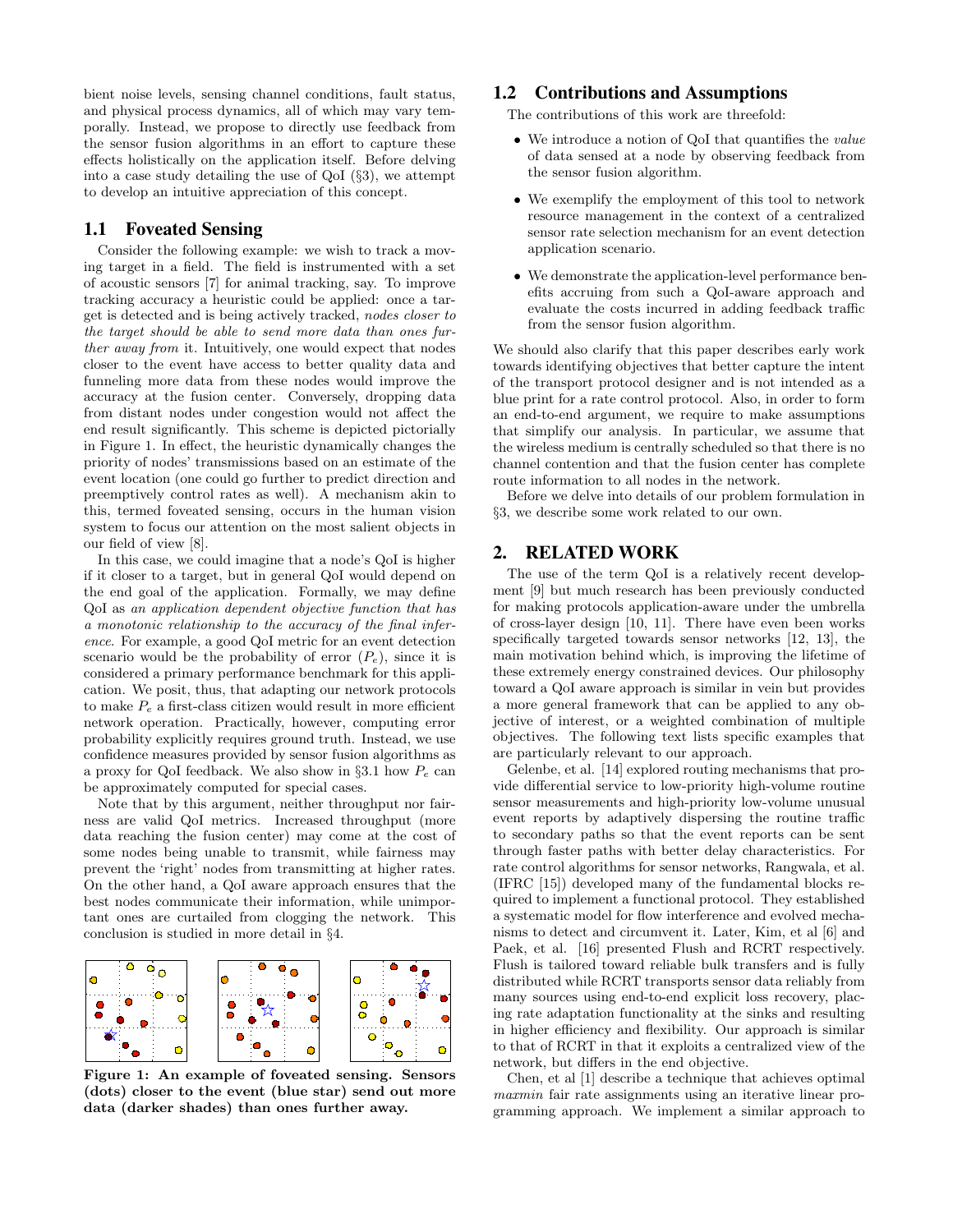compare our QoI-aware technique to maxmin fairness. Finally, Fan et al. [17] recently presented optimal maxmin fair schemes for energy harvesting nodes. Though, we do not yet consider nodes' energy conditions within our problem framework, we show how additional constraints could be incorporated easily.

# 3. PROBLEM FORMULATION

In this section, we construct block-by-block a centralized rate control mechanism for an event detection scenario. In essence, we would like to control sensing and transmission rates for each node from a fusion center that has access to feedback from the sensor fusion algorithm. We could paraphrase this goal as: To optimize rate allocation with respect to a tractable Quality of Information metric for transport of sensor measurements in a multi-node multi-hop network with a centralized fusion algorithm.

# 3.1 Error Probability as a QoI Metric

In a detection scenario, key performance metrics are the probability of false positives (false alarms) and false negatives (missed detections). Minimizing a union of these, termed error probability  $(P_e)$  would result in optimal performance. Since we know that network capacity is bounded, nodes may need to curtail the amount of information they send to the fusion center. The question is: How is  $P_e$  affected by the transmission rate from each node? This is hard to answer in general, but can be attempted with a specific scenario.

Consider a centralized multi-sensor system with the fusion center performing simple binary hypothesis testing. Each sensor k communicates  $N_k$  samples of  $R_s$  bits each to the fusion center within an epoch of time  $\Delta t$  at an average bitrate  $R_k = R_s N_k / \Delta t$ . Denote the rate allocation vector **R** =  $[R_1, ..., R_M]^T$ . The fusion center detects the presence  $(\mathcal{H}_1)$ or absence  $(\mathcal{H}_0)$  of the event by performing a likelihood ratio test (LRT) over the received samples. We construct the hypotheses as:

$$
\mathcal{H}_0: \mathbf{r} = \mathbf{n} \quad \text{and} \quad \mathcal{H}_1: \mathbf{r} = \mathbf{s} + \mathbf{n}
$$

where,  $\mathbf{r} = (r_1, ..., r_L)^T$  is the L-length sample vector sensed by M sensors collectively and communicated to the fusion center,  $L = \sum_{k=1}^{M} N_k$ ,  $\mathbf{s} = (s_1, ..., s_L)^T$  is the projection of the event, to be detected in presence of additive white Gaussian noise (AWGN)  $\mathbf{n} \sim \mathcal{N}(0, \Sigma)$ . The LRT reduces to the following sufficient statistics decision [18]:

$$
\mathbf{r}^T \Sigma^{-1} \mathbf{s} \equiv l \underset{\mathcal{H}_0}{\geqslant} \gamma \equiv \log(\eta) + \frac{1}{2} \psi^2 \tag{1}
$$

Where,  $\eta = \frac{\pi_0}{\pi_1}$ ,  $\pi_i$  are the apriori probabilities of the hypotheses and the term  $\psi^2 = \mathbf{s}^T \Sigma^{-1} \mathbf{s}$  represents the signalto-noise ratio (SNR) for the fusion algorithm. When  $l \geq \gamma$ we declare  $\mathcal{H}_1$  and when  $l < \gamma$  we declare  $\mathcal{H}_0$ .

The probability of detection,  $P_d$  and the probability of false alarm,  $P_f$  for the scenario above have the well known form given by [18, 19]:

$$
P_d = \Pr[l \ge \gamma \mid \mathcal{H}_1] = Q\left(\frac{\log(\eta)}{\psi} - \frac{\psi}{2}\right)
$$

$$
P_f = \Pr[l \ge \gamma \mid \mathcal{H}_0] = Q\left(\frac{\psi}{2} + \frac{\log(\eta)}{\psi}\right)
$$

where  $Q(\cdot)$  is the complementary cdf of a Gaussian random variable. The probability of error  $P_e$  is given by:

$$
P_e = \pi_0 P_f + \pi_1 (1 - P_d)
$$

Rearranging and simplifying, we get:

$$
P_e(\psi) = \pi_0 Q \left( \frac{\psi}{2} + \frac{\log(\eta)}{\psi} \right) + \pi_1 Q \left( \frac{\psi}{2} - \frac{\log(\eta)}{\psi} \right) \tag{2}
$$

When noise is independent across samples and sensors,  $\Sigma$ is a diagonal matrix of the form:

$$
\Sigma = \text{diag}(\sigma_1^2 \mathbf{I}_{N_1}, ..., \sigma_M^2 \mathbf{I}_{N_M})
$$

where  $\sigma_k^2$  is the noise variance at sensor k. Then the system SNR can be written as:

$$
\psi^{2} = \mathbf{s}^{T} \Sigma^{-1} \mathbf{s} = \sum_{k=1}^{M} \left\{ \frac{1}{\sigma_{k}^{2}} \sum_{i=1}^{N_{k}} (s_{i}^{k})^{2} \right\}
$$

where  $s_i^k$  is the *i*-th sample from the *k*-th sensor in **s**. The SNR is a function of the rates allocated to each sensor. Thus,

$$
\psi^{2}(\mathbf{R}) = \sum_{k=1}^{M} \left\{ \frac{1}{\sigma_{k}^{2}} \sum_{i=1}^{R_{k} \Delta t / R_{s}} (s_{i}^{k})^{2} \right\} = \sum_{k=1}^{M} \psi_{k}^{2}(R_{k}) \quad (3)
$$

 $\psi_k(R_k)$  can be regarded as the sensor level SNR that contributes to the system level SNR. Our problem of rate allocation can then be formulated as:

$$
\min_{\mathbf{R}} \qquad P_e(\psi(\mathbf{R})) \tag{4}
$$

To simplify our analysis, we assume equiprobable hypotheses making the second term in both  $Q(\cdot)$  in Equation 2 disappear. Also, since  $Q(\cdot)$  is monotonically decreasing, the minimization can be converted to a maximization on  $\psi$  giving us the final form for our QoI objective function:

$$
\max_{\left(\mathbf{R}_1,\ldots,\mathbf{R}_M\right)} \qquad \left[\sum_{k=1}^M \psi_k^2(R_k)\right]^{\frac{1}{2}} \tag{5}
$$

This problem is solvable if a form for  $\psi_k(R_k)$  is known. Note that in this case we were able to exploit structure in the problem to convert it from one that would use confidence measures from the output of the sensor fusion algorithm to one that uses a function of the input to the algorithm. Next, we develop the problem further to include network constraints.

#### 3.2 An Abstracted Network Traffic Model



Figure 2: Abstracted Network Traffic Model.

Let the network consist of  $M$  sensor nodes such as in Figure 2. In a typical WSN context, each sensor node k senses and sends data to the sink in time epochs of size  $\Delta t$ . We term this *generated data traffic* and quantify it with  $R_k$ , the sampling and communication rate. Each node may also receive and forward data from other nodes along the path in a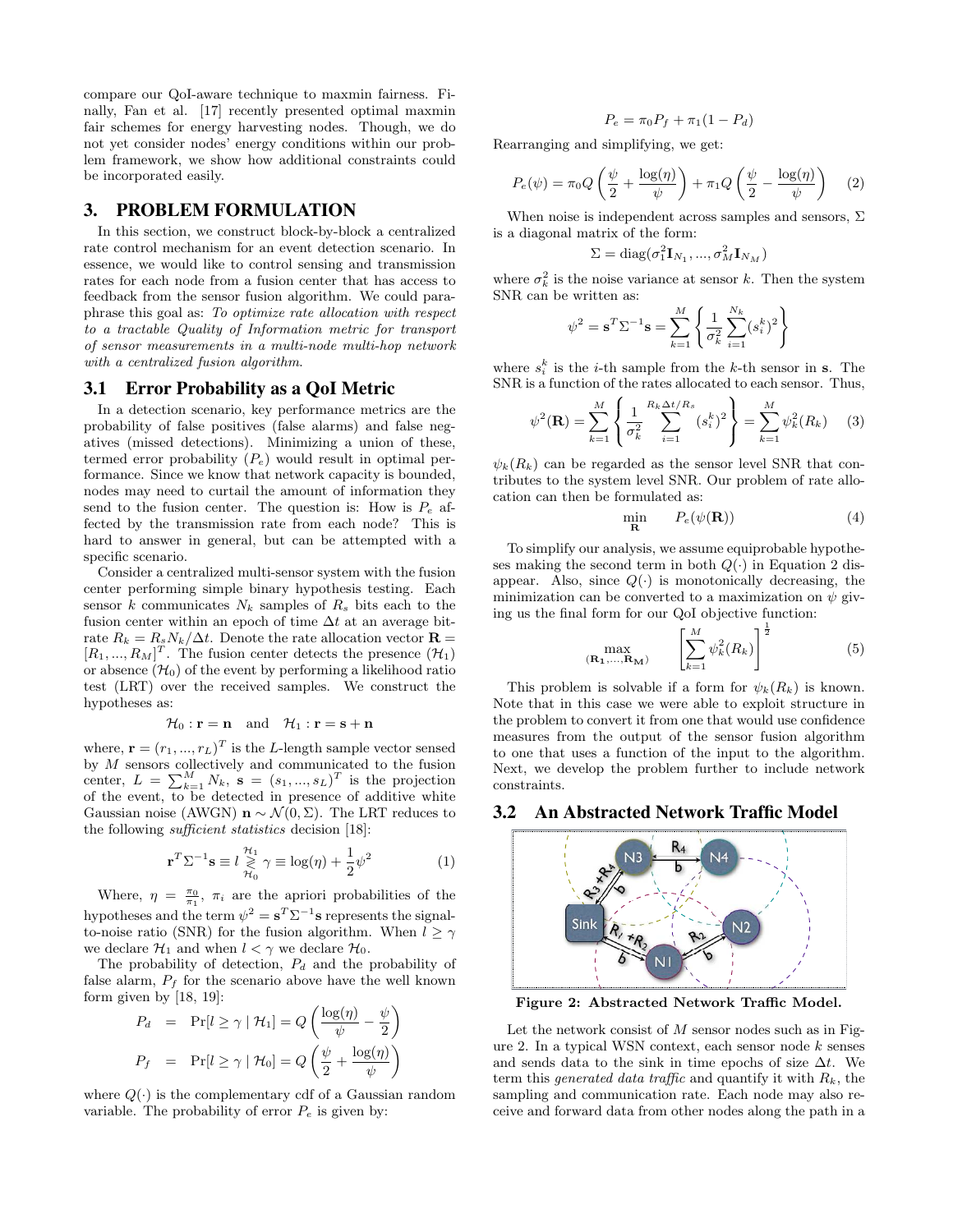multi-hop environment. Denote the *forwarded traffic* as  $F_k$ . Then, we can say that the *transmitted traffic* for a node is:

 $T_k = R_k + F_k$ 

For example, for the 4 node network shown,  $F_1 = R_2$ and thus  $T_1 = R_1 + R_2$ . To compute  $F_k$  for a sensor in general, we require to know which nodes transmit data to  $k$ for relaying. Using information from the routing layer, every sensing node k can assign some other node,  $h^k$ , as its next hop. Alternatively, we could define a next hop matrix H as follows:

$$
H(i,j) = \begin{cases} 1 & \text{if node } i \text{ forwards to } j \quad \forall i, j \in \{1, ..., M\} \\ 0 & \text{otherwise} \end{cases}
$$
  
Then,  $F_k$  is: 
$$
F_k = \sum_{i=1}^{M} T_i H(i,k)
$$
 (6)

 $i=1$ 

Then,  $F_k$  is:

And the relation for  $T_k$  can be rewritten as:

$$
T_k = R_k + \sum_{i=1}^{M} T_i H(i, k)
$$
 (7)

Note that the circular definition in Equation 7 imposes a requirement that there be no loops in the routing path.

#### 3.3 Interference Costs

For simplified analysis of interference, we assume a constant radius disc propagation model as shown in Figure 2. Then, whenever node  $k$  transmits, a set of nodes termed the interference neighbors are affected. These nodes cannot correctly decode other transmissions to them since their channel is considered occupied. We specify the interference neighbors of  $k$  as:

$$
V(i,j) = \begin{cases} 1 & \text{if } j \text{ is an interference neighbor of } i \\ 0 & \text{otherwise} \end{cases}
$$
 (8)

Using this definition, we find that a node's transmission  $T_k$  is affected only by its next hop's transmission  $T_{h^k}$  and the next hop's neighbors' transmissions,  $\sum_{i=1, i\neq k}^{M} T_i V(i, h^k)$ , assuming no medium access contention. This is because while a particular node is transmitting:

- a. The node's next hop cannot simultaneously transmit (due to a half-duplex radio)
- b. None of the next hop's neighbors can transmit (or they would interfere)

c. Any other node not included in the above can transmit This implies, in particular, that neighbors of  $k$  can simultaneously transmit with  $k$ , as long as these transmitting nodes are not neighbors of  $h^k$ . As an example, note that even though N2 and N4 are interference neighbors, they can simultaneously transmit to N1 and N3 respectively. Now, if the link capacity at every node is  $C$ , this dictates that the following inequality must hold (in steady state) at every node in order to avoid congestion:

$$
T_k + T_{h^k} + \sum_{i=1, i \neq k}^{M} T_i V(i, h^k) \le C \quad \forall k \in \{1, ..., M\} \quad (9)
$$

where  $T_k$  is given by Equation 7 and is essentially a function of **R**. The collection of M inequalities  $(9)$  forms the first of our network transport constraints.

It should be mentioned that since all constraints have to be met simultaneously, it may lead to a conservative solution. A more aggressive strategy, that is also feasible, masks

the  $k^{th}$  constraint with an indicator function  $\mathbf{1}_{R_k}$ , which is unity if  $R_k > 0$  and zero otherwise. This has the effect of discarding the constraint where node k does not participate.

#### 3.4 Feedback Traffic

A QoI aware protocol requires feedback from the fusion algorithm and thus we need to model this traffic explicitly in order to evaluate the additional cost it will incur. In Figure 2, this is shown with the arrows labeled b assumed to occupy a constant bit-rate of the link capacity. The feedback messages would contain the rate allocation vector computed by the fusion center based on the output of the sensor fusion algorithm. The flow of the feedback traffic is the reverse of data traffic, flowing from the sink to each of the nodes in a multi-hop fashion.

We assume that nodes unicast feedback traffic while relaying. This means that nodes with multiple children in the routing tree communicate with each of them separately. This is quite inefficient but allows us to reuse (9) to construct additional constraints.

We consider that a node  $k$  requires to transmit feedback traffic to a set  $\mathcal{B}_k$ . Since this set consists of nodes that forwarded data traffic to  $k$  in §3.2, we use the next hop matrix H from (6) to construct  $\mathcal{B}_k$  as follows:

$$
\mathcal{B}_k: \{j \mid H(j,k)=1\}
$$

As transmissions from  $k$  to each element in  $\mathcal{B}_k$  are the same as that from  $k$  to  $h^k$ , we can write a set of constraints for each node  $k$ :

$$
\tilde{T}_k + \mathbf{1}_b \tilde{T}_j + \sum_{i=1, i \neq k}^M \mathbf{1}_b \tilde{T}_i V(i, j) \le C \quad \forall j \in \mathcal{B}_k \tag{10}
$$

where  $\tilde{T_k} = T_k + |\mathcal{B}_k| \cdot b$ 

|·| represents set cardinality in this context. Inequality (10) implies that a node's transmission is now dependent on transmissions from each of its routing tree children, which it could ignore earlier in (9). The indicator function  $\mathbf{1}_b$  ensures that these additional constraints do not make the optimization conservative when  $b = 0$ . The constraints can be written compactly as:

$$
\mathbf{B}\tilde{\mathbf{R}} \le C \quad \mathbf{B} \in \mathbb{Z}^{\tilde{M} \times M + 1} \tag{11}
$$

where,  $\tilde{\mathbf{R}} = (\mathbf{R}^T, b)^T$  and  $\tilde{M} = \sum_{k=1}^M |\mathcal{B}_k|$ . The constraints in Inequality (9) need to be updated because of feedback traffic as well. They are now written as:

$$
\tilde{T}_k + \tilde{T}_{h^k} + \sum_{i=1, i \neq k}^M \tilde{T}_i V(i, h^k) \le C \quad \forall k \in \{1, ..., M\}
$$

and can be rewritten more compactly as:

$$
\mathbf{A}\tilde{\mathbf{R}} \leq C \quad \mathbf{A} \in \mathbb{Z}^{M \times M + 1} \tag{12}
$$

$$
R_k \geq 0 \quad \forall k \in \{1, ..., M\} \tag{13}
$$

The last constraint set ensures non-negative rate allocations.

#### 3.5 Sensing Model

An additional step remains before we can solve for the QoI objective  $(5)$  – a  $\psi_k(r)$  function that can be evaluated within the optimization framework. For our example, we used an acoustic event, and in particular an explosion sound sampled at 44.1 kHz. To compute  $\psi_k(r)$  for each node k and each feasible sampling rate r, we used a distance based attenuation model with  $3dB$  loss per unit distance. Rates were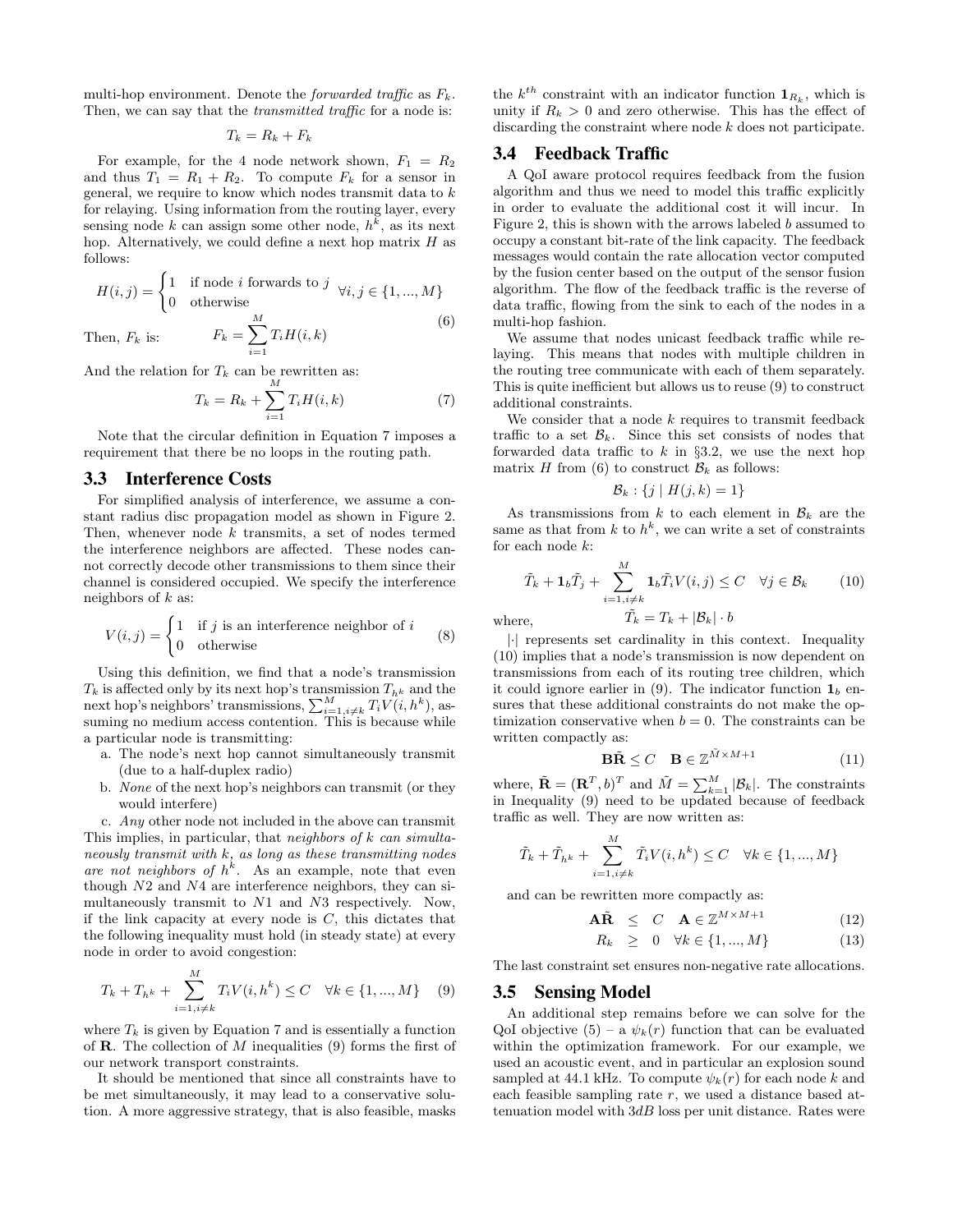

Figure 3: Fitting the  $\psi(r)$  function using least squares regression.

normalized to [0, 1] and arbitrary rates were achieved by a downsampling procedure. The plot of  $\psi_k(r)$  for an example node is shown in Figure 3. Using empirical assessment, we found that the following function fit the data adequately:

$$
\psi_k(r) = \alpha_k r^{1/2} \tag{14}
$$

where,  $\alpha_k$  is a node-specific parameter identified through training. This form is especially fortuitous since consequently,  $\psi_k^2(r)$  is linear in r and the solution can be found through convex optimization. We must emphasize that this may not hold in general and we are considering the use of more complex sensing models that include the effects of reflections and occlusions. Anyhow, using (14) with (5) and the constraints (11, 12 and 13) derived form the network topology, we are now in a position to compute a rate vector  **that** maximizes the QoI delivered to the fusion center.

#### 3.6 Controlling Rates using Network Feedback

A key requirement for executing the optimization problem above is knowledge of interference constraints (12). This is reasonable if the network topology is known in advance or if state variable information from the routing and MAC protocols is available, but not in general. Instead, we could exploit the fact that the constraints essentially embody the network's (in)ability to support an arbitrary set of rates. It may thus be possible to reconstruct  $\bf{A}$  by probing the network with an assignment rate vector (say, R) and perceiving what the network is able to deliver, say  $\hat{\mathbf{R}}$ . In fact, we believe this mechanism could be applied to perform QoI maximization directly, without first estimating A.

Before we describe the procedure, we state a network congestion assumption. We assume that whenever a rate cannot be supported on a link, participating nodes negotiate locally to a proportionally reduced data transmission rate that is feasible on that link, given transmissions from interfering nodes. In this way, a bottleneck link will drop packets so that each flow gets a proportional (rather than equal) share of what it transmitted. This behavior occurs naturally when per-packet hop-by-hop ACKs are employed, which is common in many wireless link layer protocols.

Our proposed rate control mechanism uses a greedy algorithm to select rates based on each node's contribution to the QoI. This procedure is listed in Algorithm 1. The nodes are first sorted in descending order based on their  $\alpha_k$  parameters from (14). The top node is then temporarily assigned a rate equal to the spare capacity at the fusion center. With this assignment rate vector, R, the network is allowed to transport some data and stabilize to some feasible delivery rate vector,  $\mathbf{R}$  ( $\leq \mathbf{R}$ ). If the QoI delivered with  $\mathbf{R}$  exceeds that of the previous iteration, the assignment rate vector is updated, in effect fixing the rate for this node. This probe and sense routine is then repeated for the rest of the nodes.

| Algorithm 1 Greedy Rate Control                                        |
|------------------------------------------------------------------------|
| 1. Initialize rates: $R_k \leftarrow 0 \quad \forall k \in \{1, , M\}$ |
| 2. Sort nodes in order of QoI contribution                             |
| 3. For each node $j$ in the sorted list:                               |
| a. Save rate vector: $\mathbf{R} = [R_1, , R_M]^T$                     |
| b. Assign spare capacity: $R_j \leftarrow C - \sum R_k$                |
| c. Allow network to converge to a rate $\hat{\mathbf{R}}$              |
| d. Compare QoI: if $\psi(\hat{\mathbf{R}}) > \psi(\mathbf{R})$ :       |
| i. Update rate vector: $\mathbf{R} \leftarrow \mathbf{R}$              |
| 4. Output final rate: return $R$                                       |

Some notes about this procedure are in order. First, observe that rates are assigned with an all-or-nothing policy – if there is spare capacity at the fusion center, a node is given everything. If that does not improve the overall QoI (because it interfered with another node), the rate is taken away and the node is ignored in future iterations. This simple strategy works because (a) QoI contributions according to (14) are monotonic so that if the maximum rate does not deliver higher QoI, no other combination will do so either and (b) since nodes are tested in order of their potential QoI contribution, 'better' nodes are guaranteed higher rates. Consequently, a node with a lower  $\alpha_k$  will be assigned a nonzero rate only when a better node could not utilize capacity completely due to high (multi-hop) interference costs. It should also be mentioned that this strategy fails when two nodes have slight differences in  $\alpha_k$  but large disparity in interference costs. The effect of this failure is minimal and is evaluated in §4.

Second, the rate vector is updated based on what the network could deliver, rather than on what was assigned. This allows us to select subsequent rates based on spare capacity at the fusion center, since that is a known link constraint. However, this causes problems when packets are dropped  $(\mathbf{R} < \mathbf{R})$  due to wireless link errors rather than congestion. In congestion, any rate above a threshold will be capped to that value so assigning a higher rate in future iterations is futile and in fact, tends to increase network stabilization time. Instead, if packet loss was due to link errors, assigning the returned rate in future iterations would result in exponentially decaying delivery rates (assuming link errors cause a constant multiplicative loss).

Third, we are able to sort nodes for QoI contribution because the form of (14) assures that a node with a higher  $\alpha_k$ will be a larger contributor independent of rate. This does not hold in general, even if the  $\psi_k(r)$  are assumed to be convex. We are in the process of understanding what properties of QoI functions enable this feature. Fourth, network topology should remain stable during the entire procedure since any change in interference constraints may lead to erroneous results. And finally, we believe this algorithm can be also used with quasi-static networks by monitoring the delivery rates even after the procedure completes. If the fusion center ever finds  $\hat{\mathbf{R}} \neq \mathbf{R}$ , that signals a change in network topology and the entire algorithm can be re-run.

#### 4. SIMULATION RESULTS

In this section, we describe the performance of our QoI aware objective (5) and compare it to the traditional objectives of fairness and throughput. We use the maxmin fairness criterion for the first (i.e. max min  $\bf{R}$ ) and maximize the data delivered to the fusion center for the second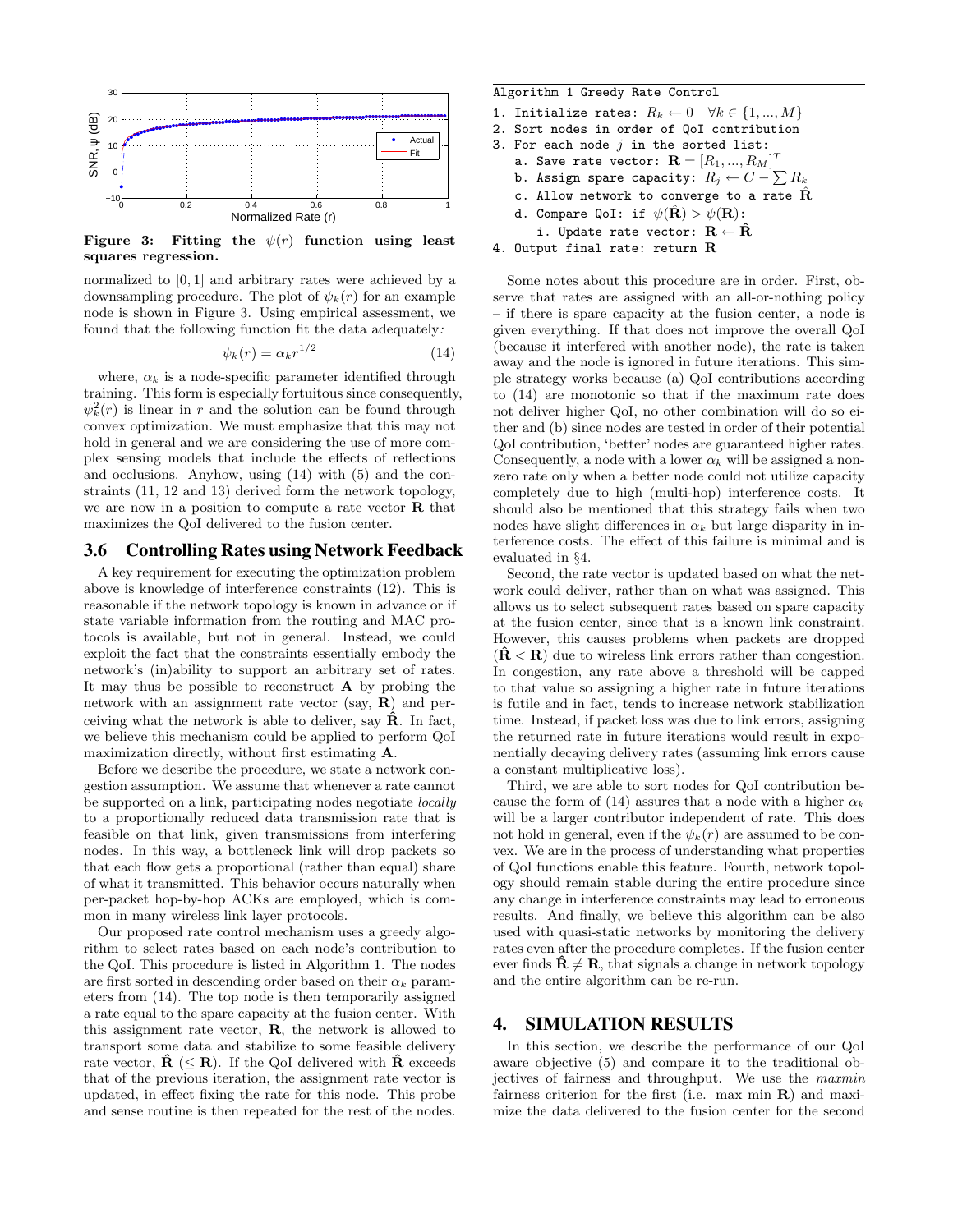(i.e. max  $\sum R_k$ ). The constraints are the same for all three versions of the problem. The next section provides simulation results on a simple configuration before moving to a larger network example.

### 4.1 A 2-node 2-hop Network

Consider a linear network of two nodes and one fusion center or sink. The sink is located at  $x = 0$  and nodes N1 and  $N2$  are located at  $x = 5$  and  $x = 10$  respectively. For this system, the network constraint matrices are computed using (12 and 13) and we search for the rate vector that optimizes each objective function (fairness, throughput, QoI). We then compute the system level SNR,  $\psi$  based on the allocated rates using (3). We repeat the experiment for event locations at each point along the x-axis in [0, 15]. This provides a measure of performance for events anywhere along the axis. Note that the sink does not participate in the sensing process in our experiment. Figure 4 shows the SNR values for the different objectives along the line joining the sink,  $N_1$  and  $N_2$ . The noise variance  $\sigma_k^2$  is assumed to be unity for both nodes.



Figure 4: Comparing SNRs of received signals for differing objectives.



Figure 5: Comparing rate allocations at the 2 nodes for differing objectives.



Figure 6: Comparing mean probability of error for differing objectives.

We observe that  $\psi$  for the fairness case is lower. The reason for this is apparent from Figure 5. The fairness approach selects rates for both  $N_1$  and  $N_2$  to be  $\frac{1}{3}$  of link

capacity. This is correct since traffic from  $N_2$  occupies the channel twice (due to forwarding). This allocation is also the most fair one. Since allocating any rate to  $N_2$  costs twice as much channel capacity, the throughput optimizing approach omits it altogether. Thus, when the event is nearer  $N_1$  the throughput case performs well (high SNR), but near  $N_2$  SNR drops substantially.

The QoI aware approach behaves quite interestingly – it allots rates to the node nearer to the event, but not precisely so. One would think that the crossover point would be midway at  $x = 7.5$ . However, it is actually at  $x = 7.8$ . The reason for this stems from the asymmetry in the cost of N2. Another artifact worth noting is that crossover occurs instantaneously rather than morphing smoothly from one to the other. This is due to the same reasons that the greedy approach described in §3.6 works. Also shown is the rate vector computed using GRC and we find a discrepancy near the crossover point, as expected but the corresponding SNR loss is below 5%. In any case, we see that the SNR from the QoI objective is consistently high and is never below either fairness or throughput.

We can also compute the  $P_e$  for the SNRs from (2). Figure 6 reports the mean of the error probability over the axis  $[0, 15]$ . We see that the *QoI* aware rate control results in a 75% reduction in mean error probability over fairness. But QoI comes at the cost of feedback, so its interesting to see how far this keeps up.

#### *4.1.1 Effect of Feedback Traffic*

Feedback traffic parameter, b represents the fraction of link capacity that a feedback message occupies in each epoch. For example, if  $\Delta t = 100$  ms, link capacity  $C = 250$  kbps (for 802.15.4) and a feedback message is  $m_f = 32$  bytes,  $b = \frac{m_f * 8}{C \Delta t} = \simeq 1\%$ . In general,  $m_f$  depends on the size of the network and  $\Delta t$  on event dynamics (see §5). Thus, in our evaluation, we examine performance over different b values.



Figure 7: Comparing SNR when feedback traffic occupies some percentage of link capacity.

Using the construction in §3.4, we can develop constraints that include b. In this 2-node system, the most restrictive one is:  $R_1 + 2R_2 + 2b \leq C$ . Applying this additional constraint to our previous problem with various values of b results in Figure 7. For the reasonable case of  $b = 1\%$  there is no appreciable loss in SNR and even with  $b = 10\%$ , SNR is better than fairness. Rate allocations for different b are illustrated in Figure 8. The case for  $b = 49\%$  represents an extreme case since the channel is swamped with feedback alone  $- b$  is also transmitted twice. This result demonstrates (empirically) the robustness of the objective even under stress. The mean of  $P_e$  is reported in Figure 9. For this simple system, the QoI approach remains unsurpassed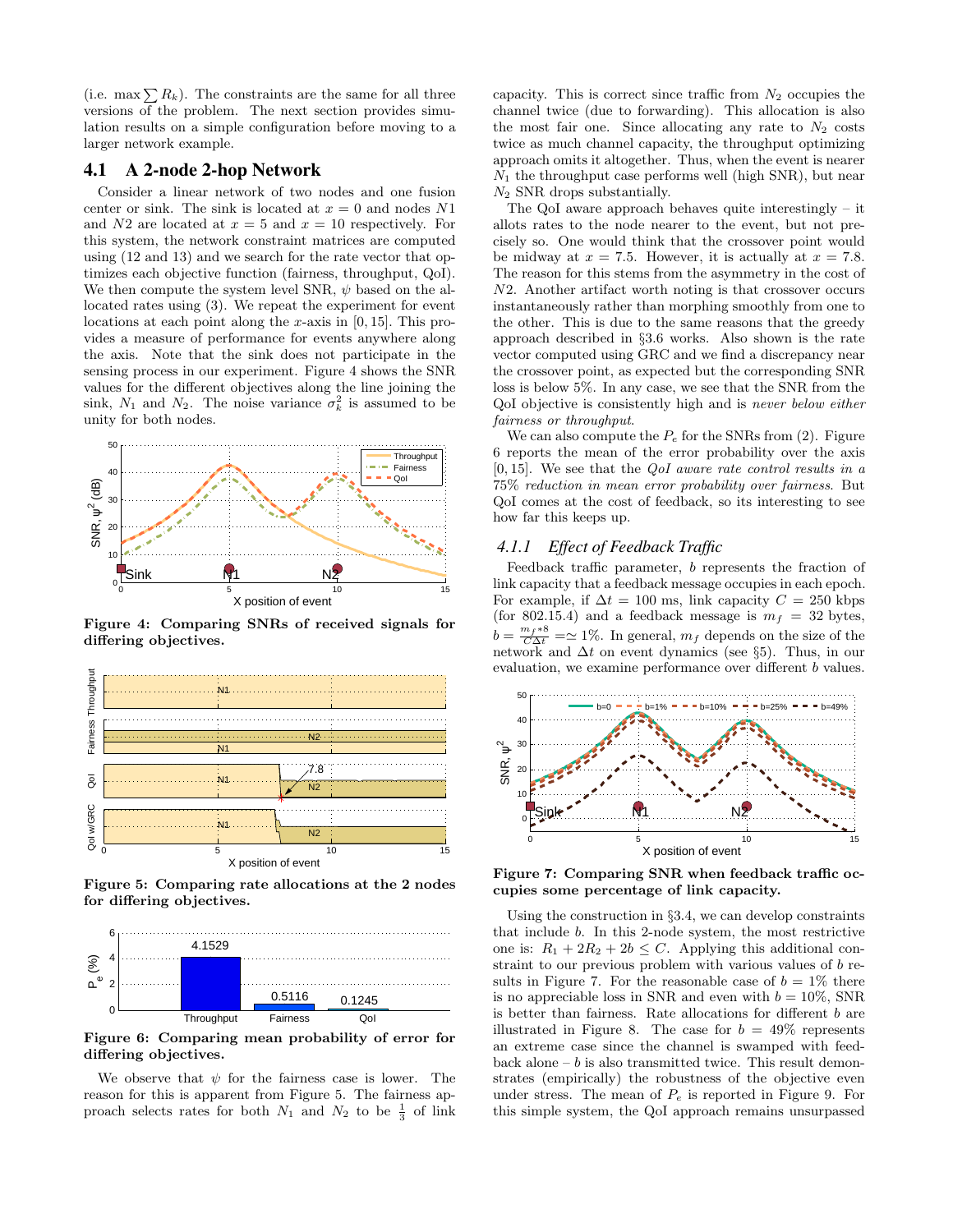

Figure 8: Comparing rate allocations at the 2 nodes for differing feedback traffic.



Figure 9: Comparing mean probability of error for differing feedback traffic.

even at  $b = 25\%$ .

#### *4.1.2 Effect of Location Inaccuracy*



Figure 10: Increase in  $P_e$  due a positional inaccuracy that is  $\mathcal{N}(0,1)$  distributed about a point  $x = p$ , where  $p$  is uniformly distributed over [0, 15].

A question worth pondering is: since the QoI requires knowledge of the event location, what if those estimates were inaccurate? This question is especially relevant in applications where detection and localization are being handled concurrently. We examine this by deliberately injecting  $\mathcal{N}(0, 1)$  noise into the location estimate. Noting that at  $x = 7.8$  there is a sharp rate transition, this is a considerable amount of noise. To ensure statistical significance, we run a 10000 run Monte Carlo simulation over the entire axis with uniform probability. The result is shown in Figure 10.

For this plot, the x-axis denotes the increase in  $P_e$  due to positional inaccuracy and the y-axis denotes the probability with which this increase may occur. Since the  $P_e$  margin between fairness and QoI is about 0.38% , we conclude that QoI will be worse than fairness with this noise no more than 0.12% of the time.

#### 4.2 A 16-node 3-hop Network

We now discuss the performance of the QoI aware system with a 16-node network on a larger  $60 \times 60$  grid shown leftmost in Figure 11 with the sink at the center and a radio range of 20 units. We set  $b = 0$  here and compute the SNR and  $P_e$  for the three objectives as before. The SNR across the field is plotted by sorting the values over the grid (Figure 12) and the mean  $P_e$  is shown in Figure 13.

The figures demonstrate that QoI is a better objective es-



Figure 12: Comparing SNR sorted over entire grid.



Figure 13: Comparing mean probability of error across entire field.

pecially as networks scale, because QoI can judiciously utilize the the bottleneck link capacity. This is seen explicitly in the rate allocations in Figure 11 (darker shades represent higher rates). Relay traffic is not included but can be inferred easily. While the throughput and fairness objectives allocate rates that are either too aggressive or too conservative, the QoI objective ensures that nodes that contribute significantly to the end inference are preferred. Interestingly, in some cases (QoI1, QoI5), nodes further away from the event are allocated rates as well. This is an artifact of interference at the node closest to the event and a resultant shift in the bottleneck link away from the sink. For both throughput and fairness, the bottleneck is at the sink. In the case for QoI4, the closest node is one hop away from the sink and can use the link capacity completely.

Also included in the figures are results from using the GRC procedure. While the loss in SNR is hardly visible, the overall  $P_e$  rises by less than 0.1%. Note that mean  $P_e$ for all cases is higher in this example (vs. §4.1) because the field is larger and nodes are more spread out.

# 5. PRACTICAL CONSIDERATIONS

Until now, the event occurred at a known location and so rate allocations could be disseminated apriori. In the K-site version, at most one event occurs but its site is unknown. Thus, rates may need to be continually and dynamically altered so as to minimize  $P_e$  (eg. foveated sensing). Also, in the K-site case, the epoch interval  $\Delta t$  affects network dynamics and  $P_e$  tremendously. In a multi-hop network, it takes up to  $2D\Delta t$  time for feedback from the fusion center to take effect, where D is the network diameter. Therefore, to improve network response time,  $\Delta t$  must remain as short as possible. However,  $\Delta t$  must also be long enough to accommodate transmissions from nodes that share the medium and in particular, to amortize packetization overhead. Additionally, a setting for  $\Delta t$  must also consider the minimum interval between two events since the network must be allowed enough time to recover from rate transients.

Further, since feedback is also sent multi-hop, updated rate vectors come into effect in a rippled manner. This means that interference cost constraints could be violated at some nodes (and may be too conservative at others). To